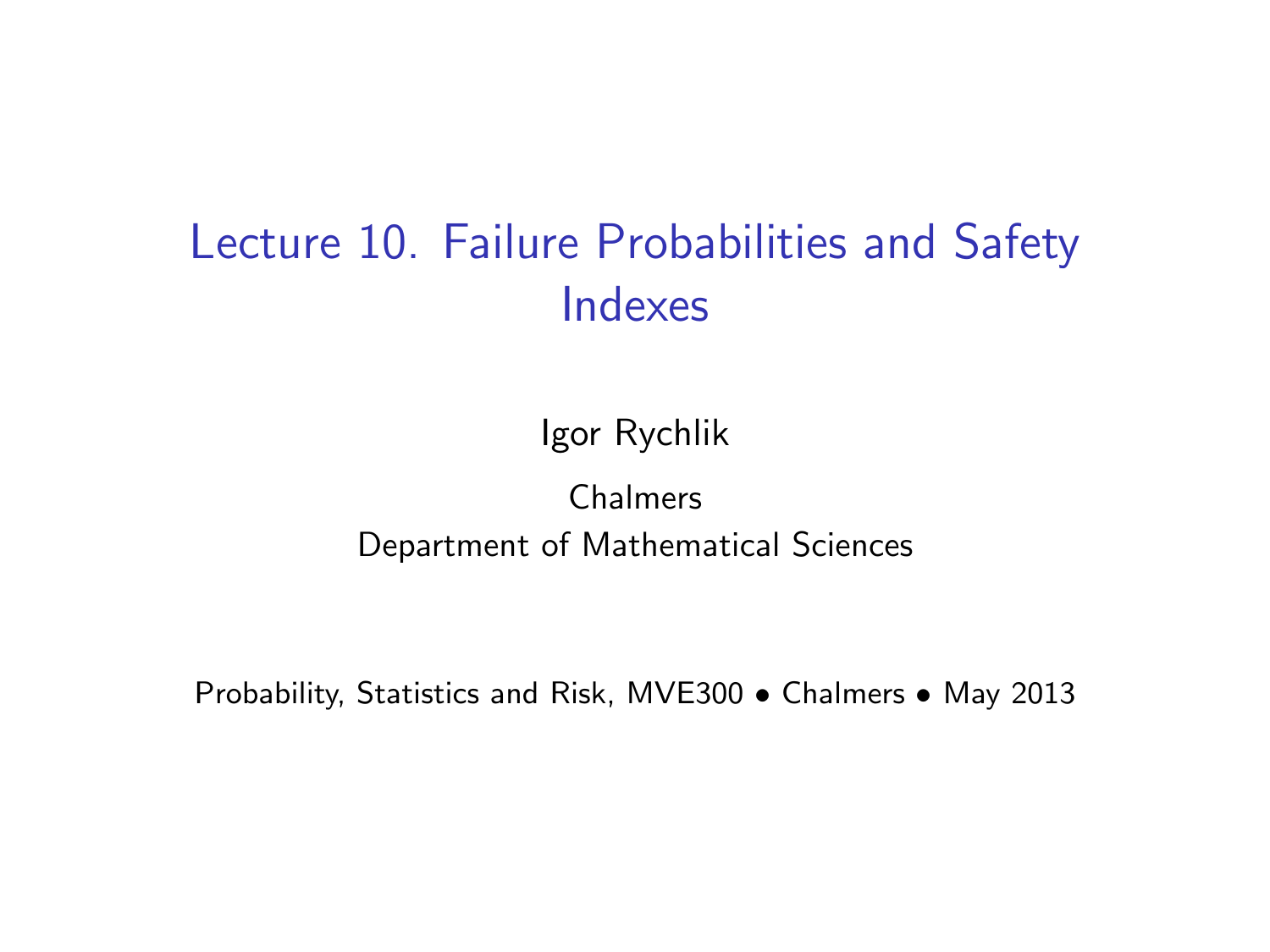## Safety analysis - General setup:

An alternative method to compute risk, here the probability of at least one accident in one year, is to identify streams of events  $A_i$  which, if followed by a suitable scenario  $B_i$ , leads to the accident. Then the risk for the accident is approximately measured by  $\sum \lambda_{A_i} \mathsf{P}(B_i)^1$  where the intensities of the streams of  $A_i$ ,  $\lambda_{A_i}$ , all have units [year $^{-1}$ ].

An important assumption is that the streams of initiation events are independent and much more frequent than the occurrences of studied accidents. Hence these can be estimated from historical records.

What remains is computation of probabilities  $P(B_i)$ .

We consider cases when the scenario  $B$  describes the ways systems can fail, or generally, some risk-reduction measures fail to work as planned.

In safety of engineering structures,  $B$  is often written in a form that a function of uncertain values (random variables) exceeds some critical level u<sup>crt</sup>

$$
B = "g(X_1, X_2, \ldots, X_n) > u^{crt\cdot n}
$$

 $^{-1}1-\exp(-x)\approx x$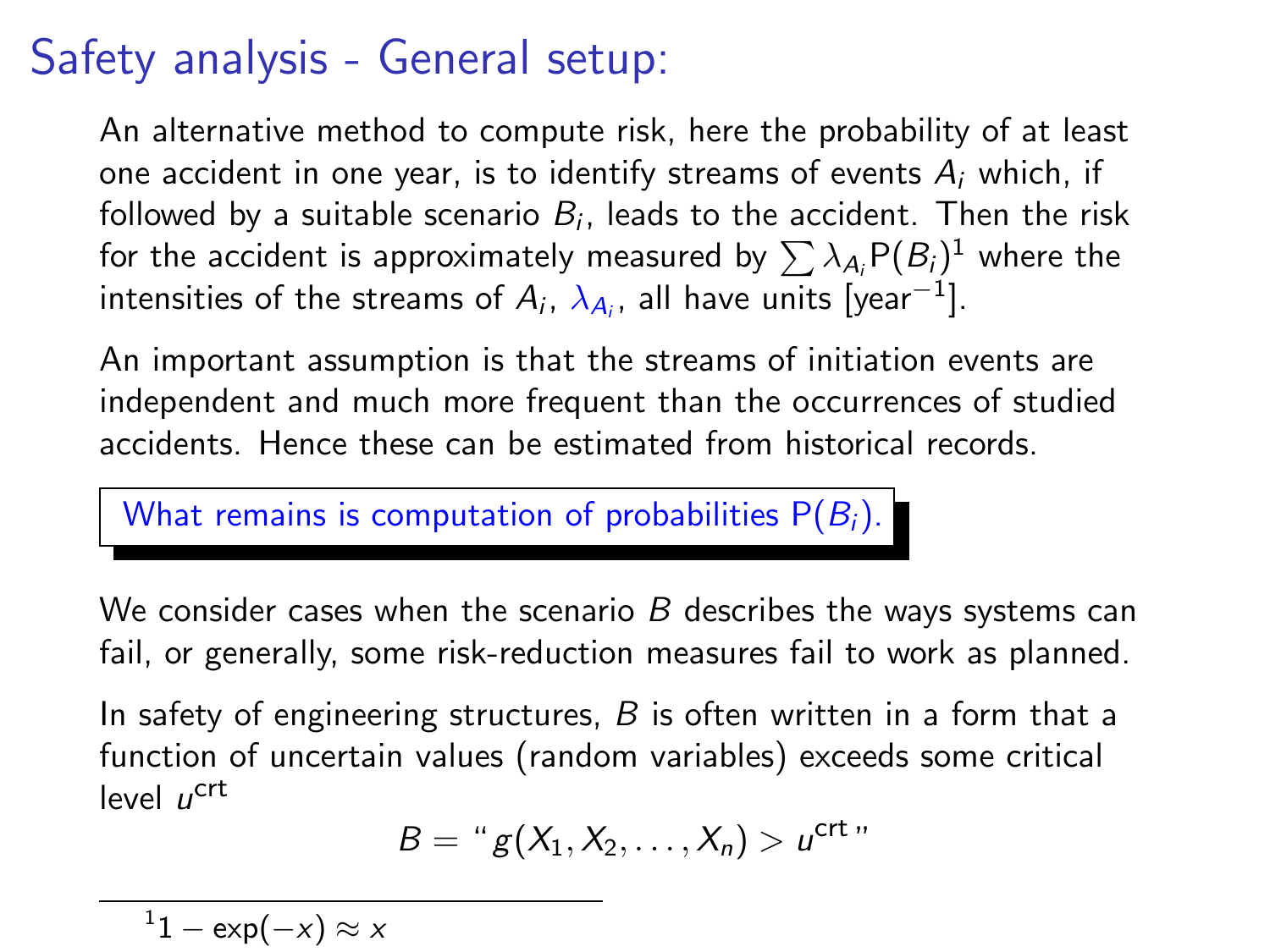## Failure probability:

Some of the variables  $X_i$  may describe uncertainty in parameters, model, etc. while others genuine random variability of the environment. One thus mixes the variables  $X$  with distributions interpreted in the frequentist's way with variables having subjectively chosen distributions. Hence the interpretation of what the failure probability

$$
P_{\mathrm{f}} = \mathsf{P}(B) = \mathsf{P}(g(X_1, X_2, \ldots, X_n) > u^{\mathrm{crt}})
$$

means is difficult and depends on properties of the analysed scenario.

It is convenient to find a function h such that

$$
B = "h(X_1, X_2, \ldots, X_n) \leq 0".
$$

Then, with  $Z = h(X_1, X_2, \ldots, X_n)$ , the failure probability  $P_f = F_Z(0)^2$ . One might think that it is a simple matter to find the failure probability  $P_{\rm f}$ , since only the distribution of a single variable Z needs to be found.

 $e^2$ Often  $h(X_1, X_2, \ldots, X_n) = u^{\text{crt}} - g(X_1, X_2, \ldots, X_n)$ . Note that  $h$  is not uniquely defined.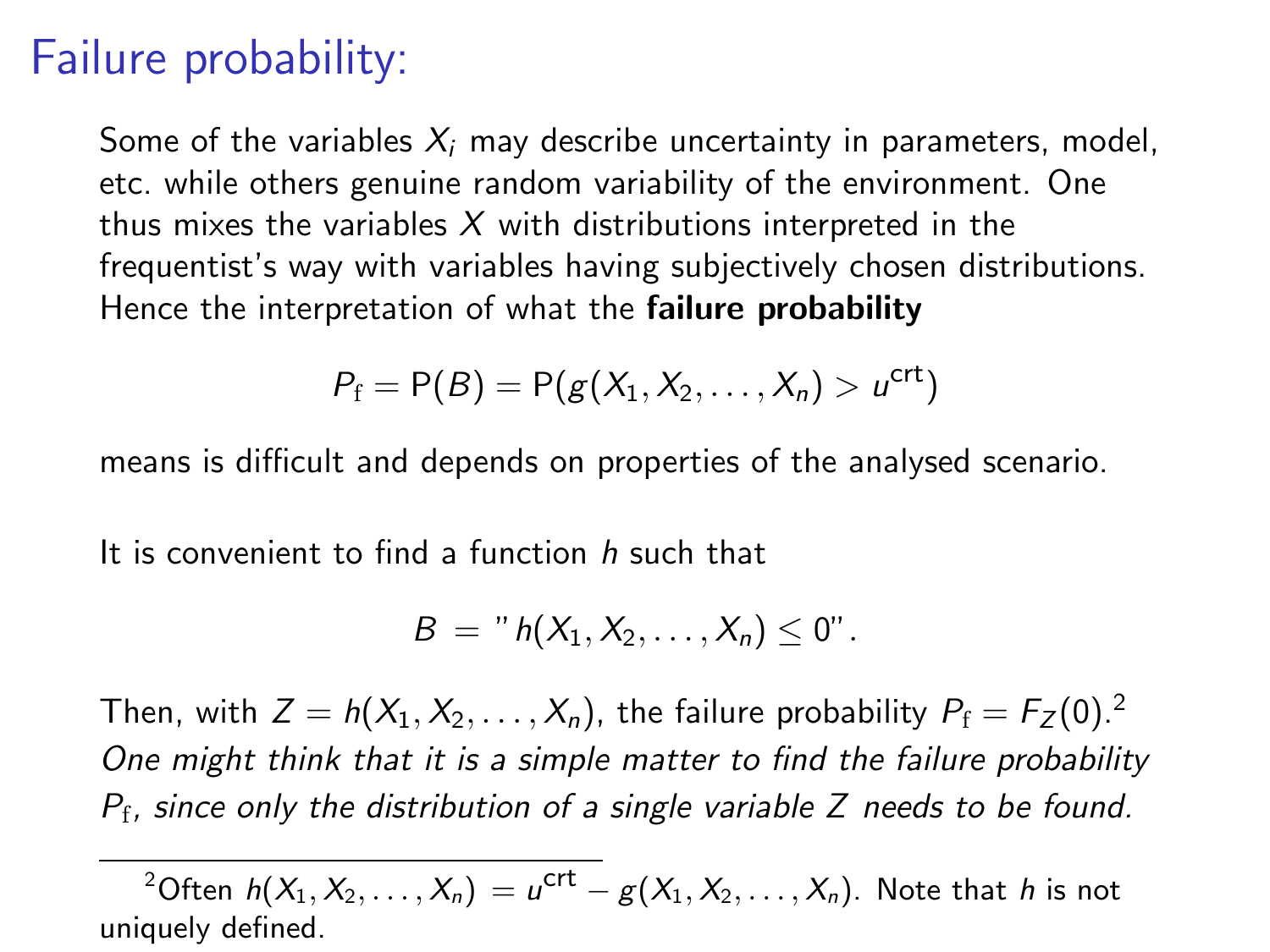#### Example - summing many small contributions:

By Hooke's law, the elongation  $\epsilon$  of a fibre is proportional to the force F, that is,  $\epsilon = F/K$  or  $F = K\epsilon$ . Here K, called Young's modulus, is uncertain and modelled as a rv. with mean  $m$  and variance  $\sigma^2$ .

Consider a wire containing 1000 fibres with individual independent values of Young's modulus  $K_i$ . A safety criterion is given by  $\epsilon \leq \epsilon_0$ . With  $\mathcal{F} = \epsilon \sum \mathcal{K}_i$  we can write

$$
P_{\rm f}=P\big(\frac{F}{\sum K_i}>\epsilon_0\big)=P(\epsilon_0\sum K_i-F<0).
$$

Hence, in this example, we have

$$
h(K_1,\ldots,K_{1000},F)=\epsilon_0\sum K_i-F
$$

which is a linear function of  $K_i$  and  $F.^3$ 

<sup>&</sup>lt;sup>3</sup>Here, F is an external force (load) while  $\sum K_i$  is the material strength.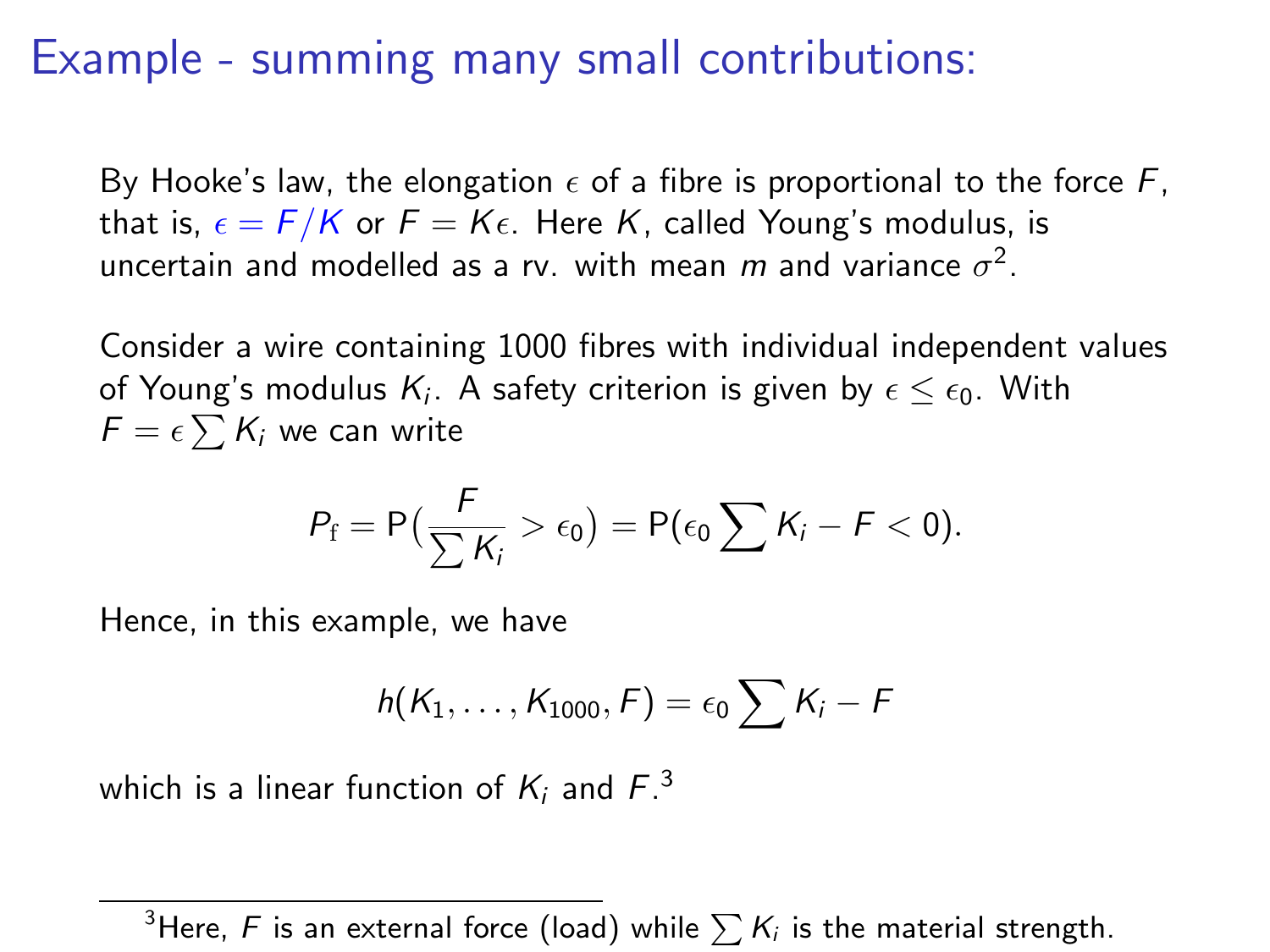Assume  $F \in N(m_F, \sigma_F^2)$  is independent of  $K_i$  (E[ $K_i$ ] = m,  $V[K_i] = \sigma^2$ ).

By the central limit theorem,  $\sum \mathcal{K}_i$  is approximately  $\mathsf{N}(1000m,1000\sigma^2).$ Hence  $Z = \epsilon_0 \sum K_i - F$ , is the difference of two independent normal variables. Since

sum of independent normally distributed variables has normal distribution.

4

hence  $Z \in N(m_Z, \sigma_Z^2)$  where  $m_Z = 1000 m\epsilon_0 - m_F$ ,  $\sigma_Z^2 = 1000 \epsilon_0^2 \sigma^2 + \sigma_F^2$ .

Consequently 
$$
P_f = P(Z < 0) = \Phi\left(\frac{-m_Z}{\sigma_Z}\right)
$$
.

Bigger the fraction  $\beta_C = \frac{m_Z}{\sigma_Z}$  lower the probability of failure.

<sup>&</sup>lt;sup>4</sup>Sum of jointly normally distributed variables (can be dependent) is normally distributed too.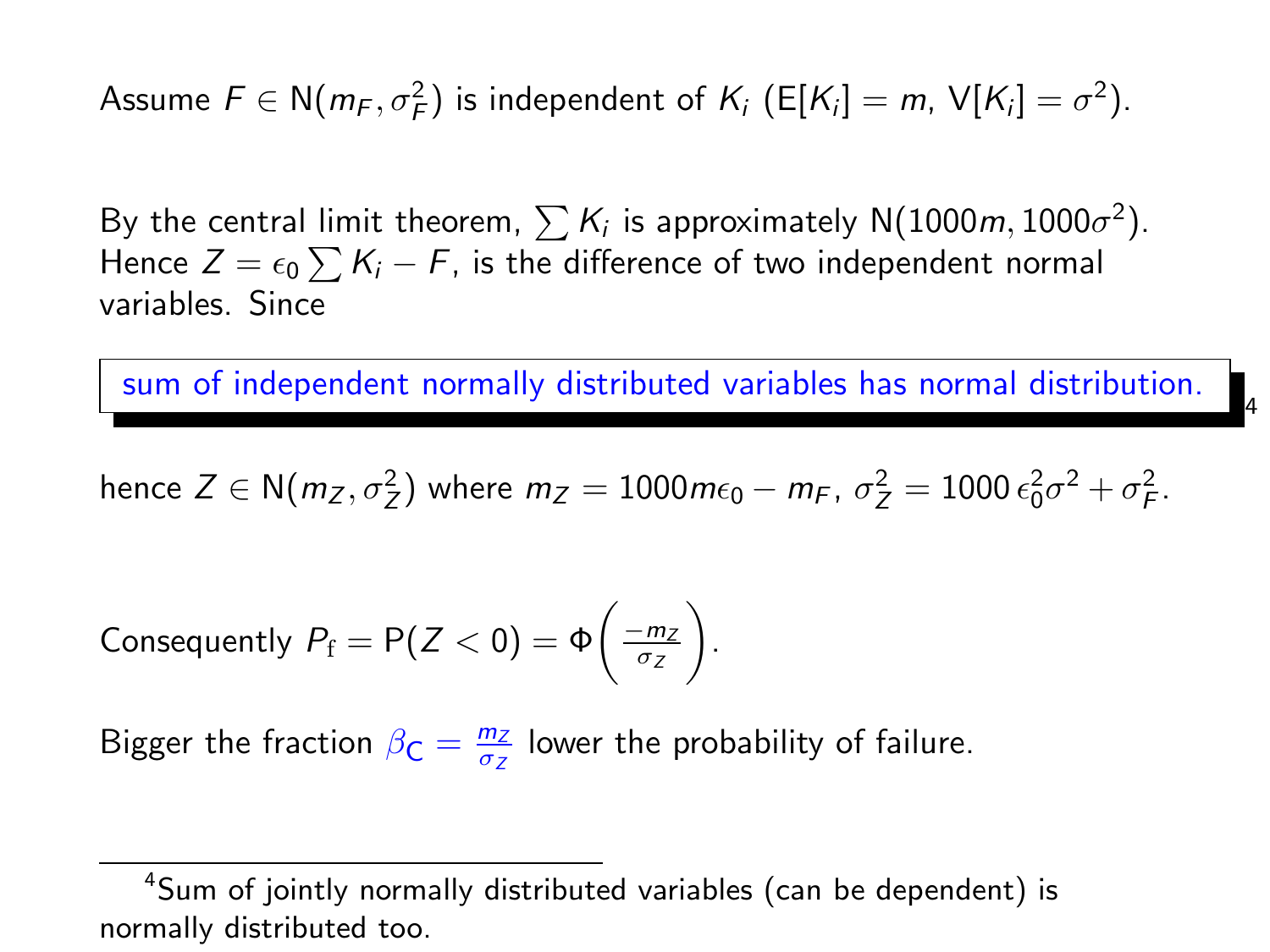## Some results for sums:

If  $X_1, \ldots, X_n$  are independent normally distributed, i.e.  $X_i \in N(m_i, \sigma_i^2)$ , then their sum Z is normally distributed too, i.e.  $Z \in \mathsf{N}(m, \sigma^2)$ , where

$$
m = m_1 + \cdots + m_n, \qquad \sigma^2 = \sigma_1^2 + \cdots + \sigma_n^2.
$$

 $\blacktriangleright$  For independent Gamma distributed random variables  $X_1, X_2, \ldots, X_n$ , where  $X_i \in \text{Gamma}(a_i, b)$ ,  $i = 1, \ldots, n$ , one can show that

$$
\sum_{i=1}^n X_i \in \text{Gamma}(a_1 + a_2 + \cdots + a_n, b).
$$

► Sum of independent Poisson variables,  $K_i \in Po(m_i)$ ,  $i = 1, \ldots, n$ , is again Poisson distributed:

$$
\sum_{i=1}^n K_i \in Po(m_1 + \cdots + m_n).
$$

Recall the more general results of superposition and decomposition of Poisson processes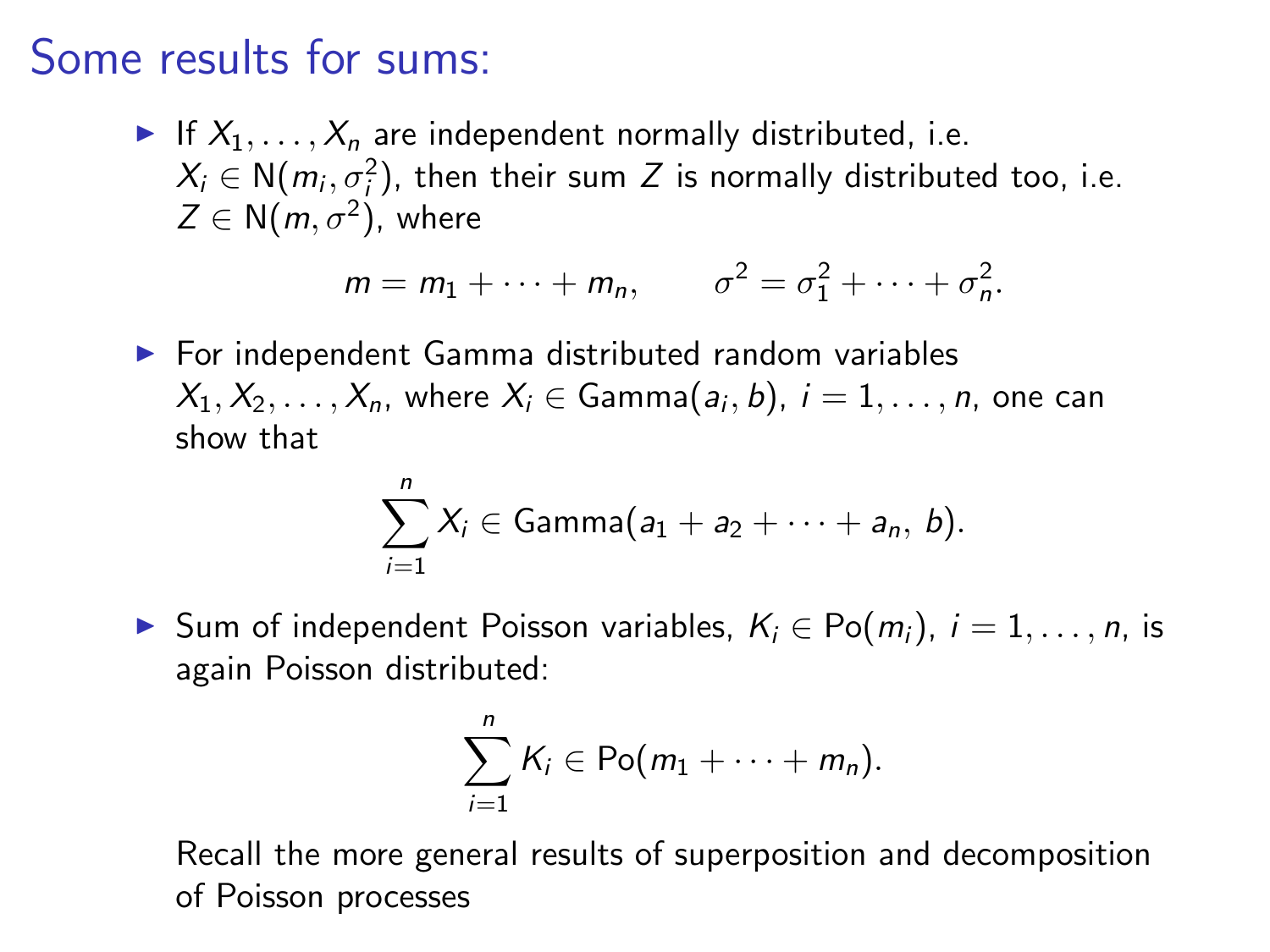#### The weakest-link principle:

The principle means that the strength of a structure is equal to the strength of its weakest part. For a chain "failure" occurs if minimum of strengths of chain components is below a critical level  $u^{\rm crt}$ :

 $min(X_1, ..., X_n) \leq u^{crt}.$ 

If  $X_i$  are independent with distributions  $F_i$ , then

$$
P(\min(X_1,...,X_n) \le u^{\text{crt}}) = 1 - P(\min(X_1,...,X_n) > u^{\text{crt}})
$$
  
= 1 - P(X\_1 > u^{\text{crt}},...,X\_n > u^{\text{crt}})  
= 1 - (1 - F\_1(u^{\text{crt}})) \cdot ... \cdot (1 - F\_n(u^{\text{crt}})).

The computations are particularly simple if  $X_i$  are iid Weibull distributed then the cdf of  $X = min(X_1, X_2, ..., X_k)$  is

$$
P(X \le x) = 1 - (1 - (1 - e^{-(x/a)^c}))^k = 1 - e^{-k(x/a)^c} = 1 - e^{-(x/a_k)^c},
$$

that is, a Weibull distribution with a new scale parameter  $a_k = a/k^{1/c}$  <sup>5</sup>

 $5$ The change of scale parameter due to minimum formation is called  $size$ effect (larger objects are weaker).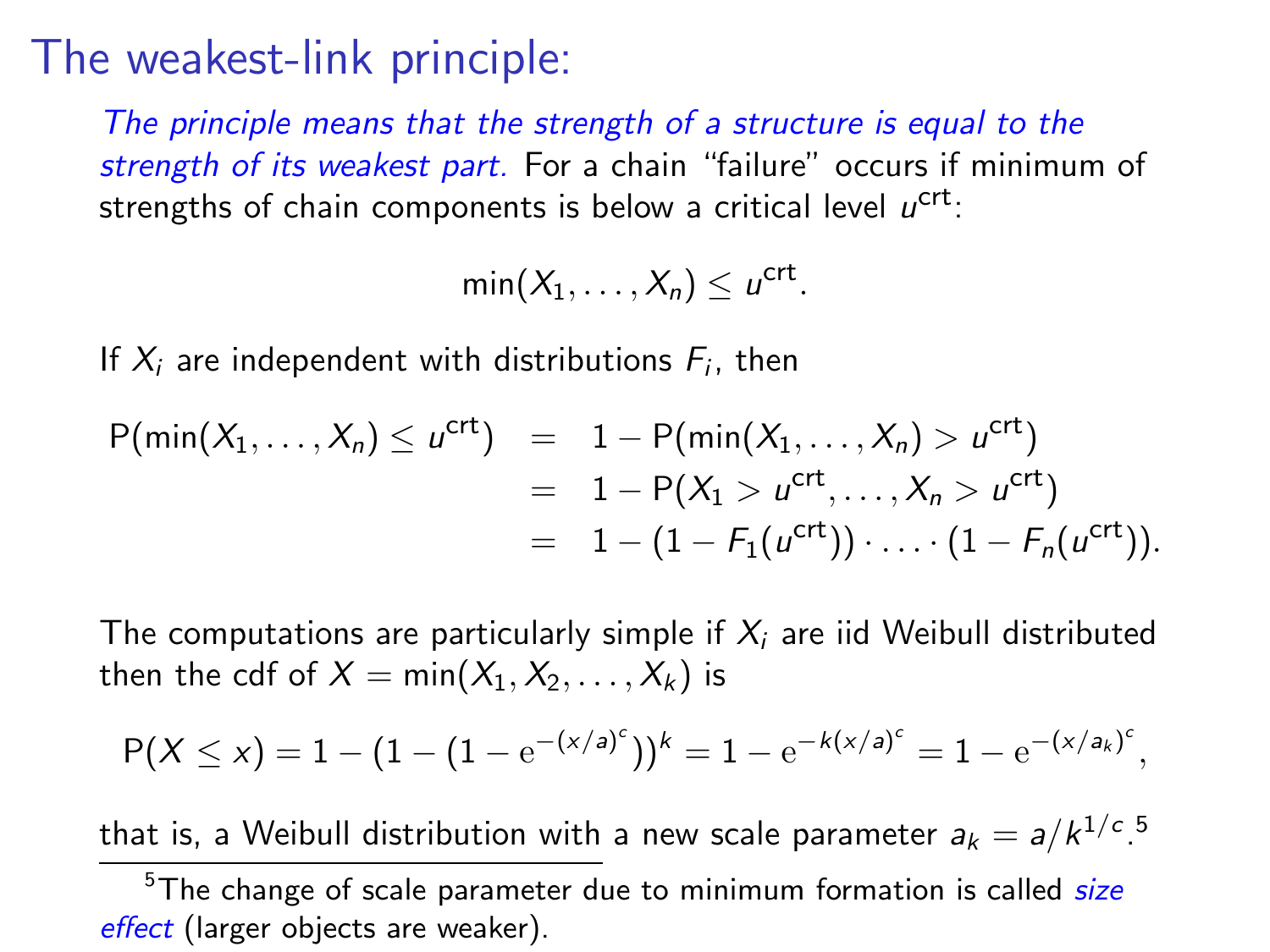#### Example: Strength of a wire

Experiments have been performed with 5 cm long wires. Estimated average strength was 200 kg and coefficient of variation 0.20. From experience, one knows that such wires have Weibull distributed strengths.

> For Weibull cdf  $F(x) = 1 - e^{-(x/a)^c}$ ,  $x > 0$ ,  $R(X) = \frac{\sqrt{\Gamma(1+2/c)-\Gamma^2(1+1/c)}}{\Gamma(1+1/c)}$ .

| $\epsilon$ | $\Gamma(1+1/c)$ | R(X)   |
|------------|-----------------|--------|
| 1.00       | 1.0000          | 1.0000 |
| 2.00       | 0.8862          | 0.5227 |
| 2.10       | 0.8857          | 0.5003 |
| 2.70       | 0.8893          | 0.3994 |
| 3.00       | 0.8930          | 0.3634 |
| 3.68       | 0.9023          | 0.3025 |
| 4.00       | 0.9064          | 0.2805 |
| 5.00       | 0.9182          | 0.2291 |
| 5.79       | 0.9259          | 0.2002 |
| 8.00       | 0.9417          | 0.1484 |
| 10.00      | 0.9514          | 0.1203 |
| 12.10      | 0.9586          | 0.1004 |
| 20.00      | 0.9735          | 0.0620 |
| 21.80      | 0.9758          | 0.0570 |
| 50.00      | 0.9888          | 0.0253 |
| 128.00     | 0.9956          | 0.0100 |

The table gives  $c = 5.79$  and  $Γ(1 + 1/c) = 0.9259$ . Next using the relation  $a = E[X]/\Gamma(1 + 1/c)$ one gets  $a = 200/0.9259 = 216.01$ .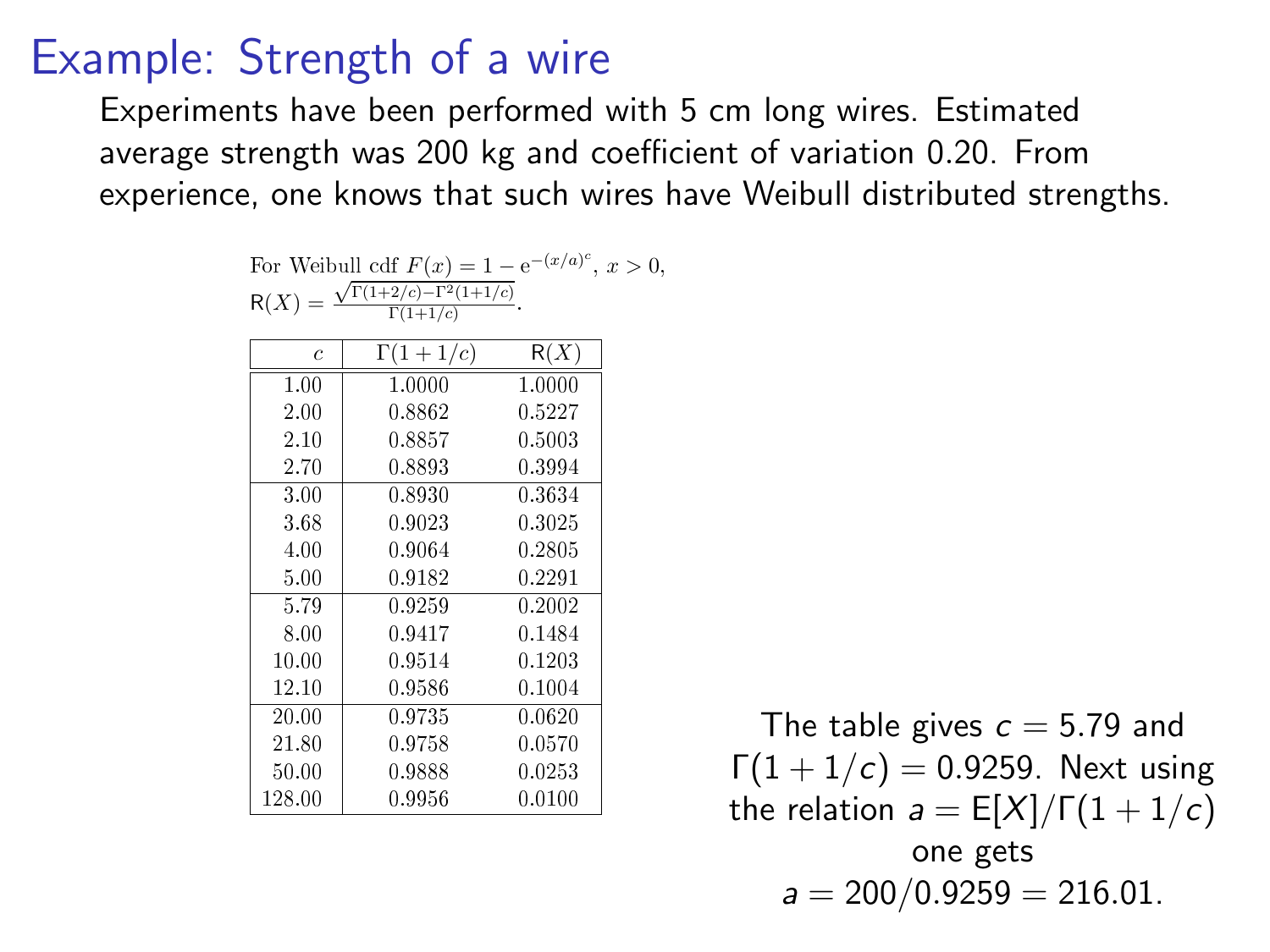We now consider strength of a 5 meters long wire. It is 100 times longer than the tested wires and hence its strength is Weibull distributed with  $c = 5.79$  and  $a = 216.01/100^{1/c} = 97.51$ . In average the 5 meter long wires are 2.22 weaker than the 5 cm long test specimens.

Now we can calculate the probability that a wire of length 5 m will have a strength less than 50 kg,

$$
P(X \le 50) = 1 - e^{-(50/97.51)^{5.79}} = 0.021.
$$

For the 5 cm long test specimens

$$
P(X \leq 50) = 1 - e^{-(50/216)^{5.79}} = 0.00021,
$$

i.e. 100 times smaller. Not surprising since  $1 - \exp(-x) \approx x$  for small x values.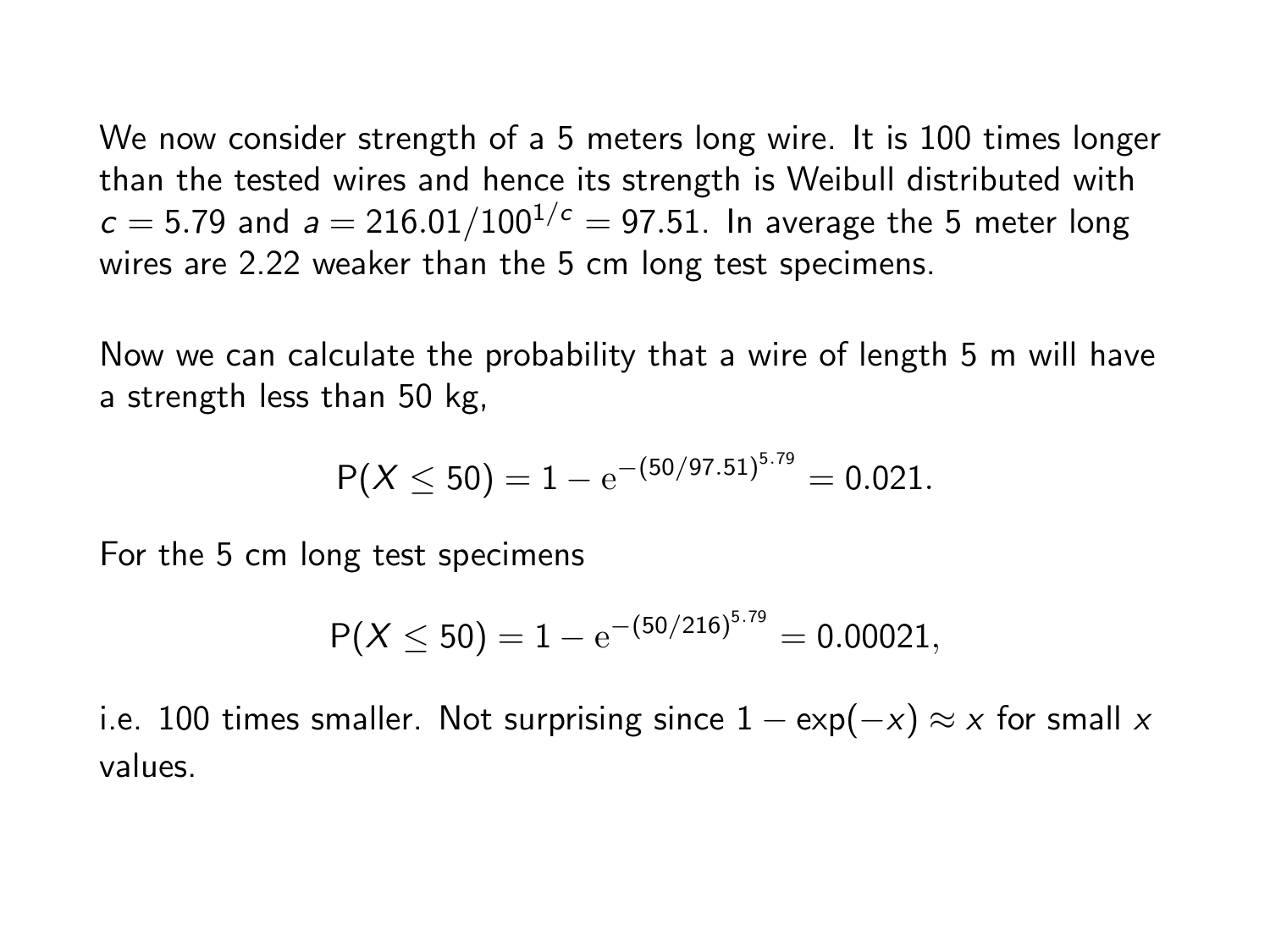## Multiplicative models:

Assume that January 2009, one has invested  $K$  SEK in a stock portfolio and one wonders what its value will be in year 2020. Denote the value of the portfolio in year 2020 by Z and let  $X_i$  be factors by which this value changed during a year  $2009 + i$ ,  $i = 0, 1, \ldots, 11$ . Obviously the value is given by

$$
Z=K\cdot X_0\cdot X_1\cdot\ldots\cdot X_{11}.
$$

Here "failure" is subjective and depends on our expectations, e.g. "failure" can be that we lost money, i.e.  $Z < K$ .

In order to estimate the risk (probability) for failure, one needs to model the properties of  $X_i$ . As we know factors  $X_i$  are either independent nor have the same distribution.<sup>6</sup> For simplicity suppose that  $X_i$  are iid, then employing logarithmic transformation

$$
\ln Z = \ln K + \ln X_1 + \cdots + \ln X_n,
$$

Now if n is large the Central Limit Theorem tells us that  $\ln Z$  is approximatively normally distributed.

<sup>&</sup>lt;sup>6</sup>The so called theory of *time series* is often used to model variability of  $X_i$ .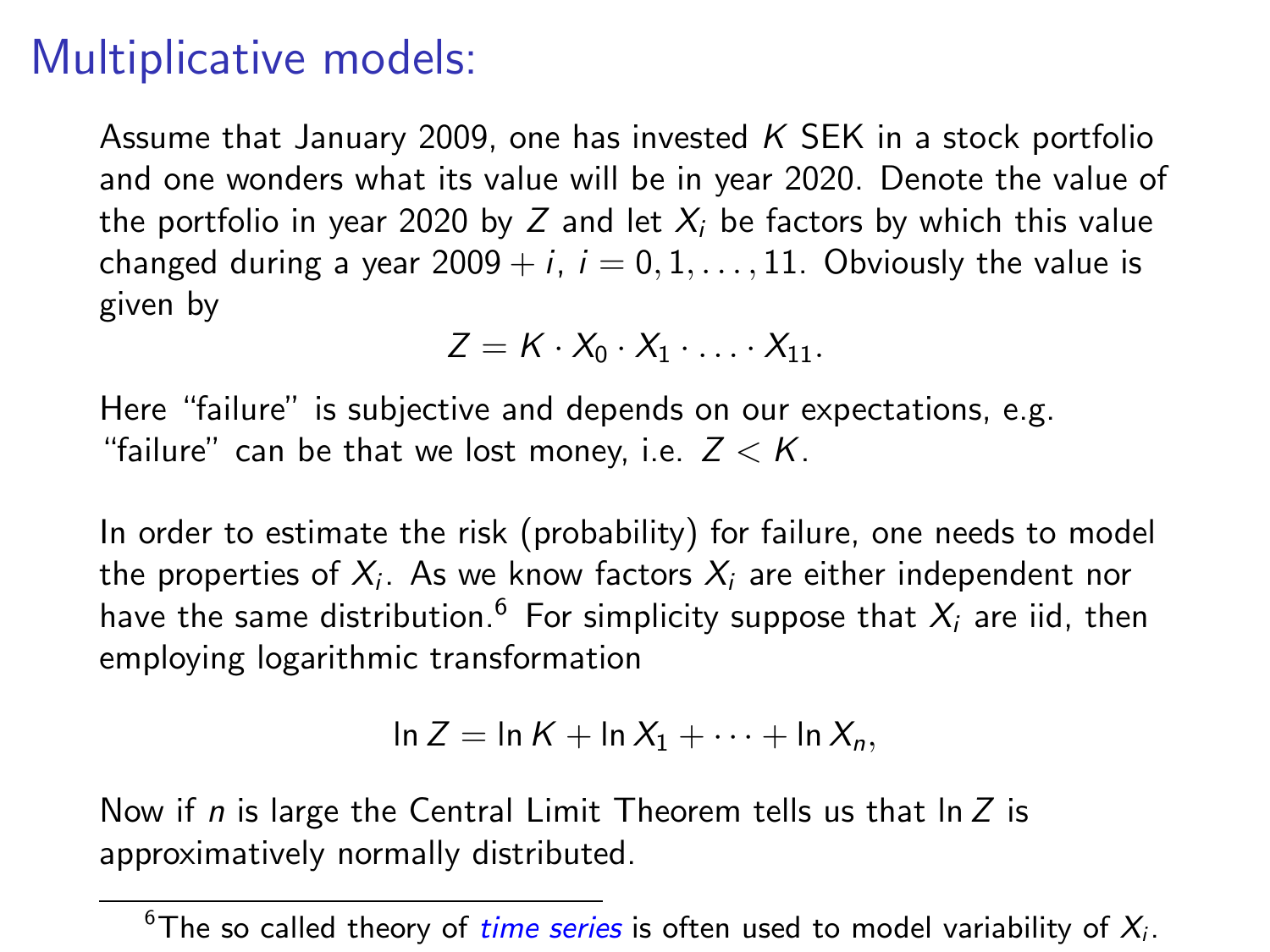#### Lognormal rv. :

A variable Z such that  $\ln Z \in N(m,\sigma^2)$  is called a **lognormal variable**.

Using the distribution  $\Phi$  of a N(0, 1) variable we have that

$$
F_Z(z) = P(Z \leq z) = P(\ln Z \leq \ln z) = \Phi\left(\frac{\ln z - m}{\sigma}\right).
$$

In can be shown that

$$
E[Z] = e^{m+\sigma^2/2},
$$
  
\n
$$
V[Z] = e^{2m} \cdot (e^{2\sigma^2} - e^{\sigma^2}),
$$
  
\n
$$
D[Z] = e^m \sqrt{e^{2\sigma^2} - e^{\sigma^2}} = e^{m+\sigma^2/2} \cdot \sqrt{e^{\sigma^2} - 1}.
$$

Please study applications of log-normally distributed variables given in the course book.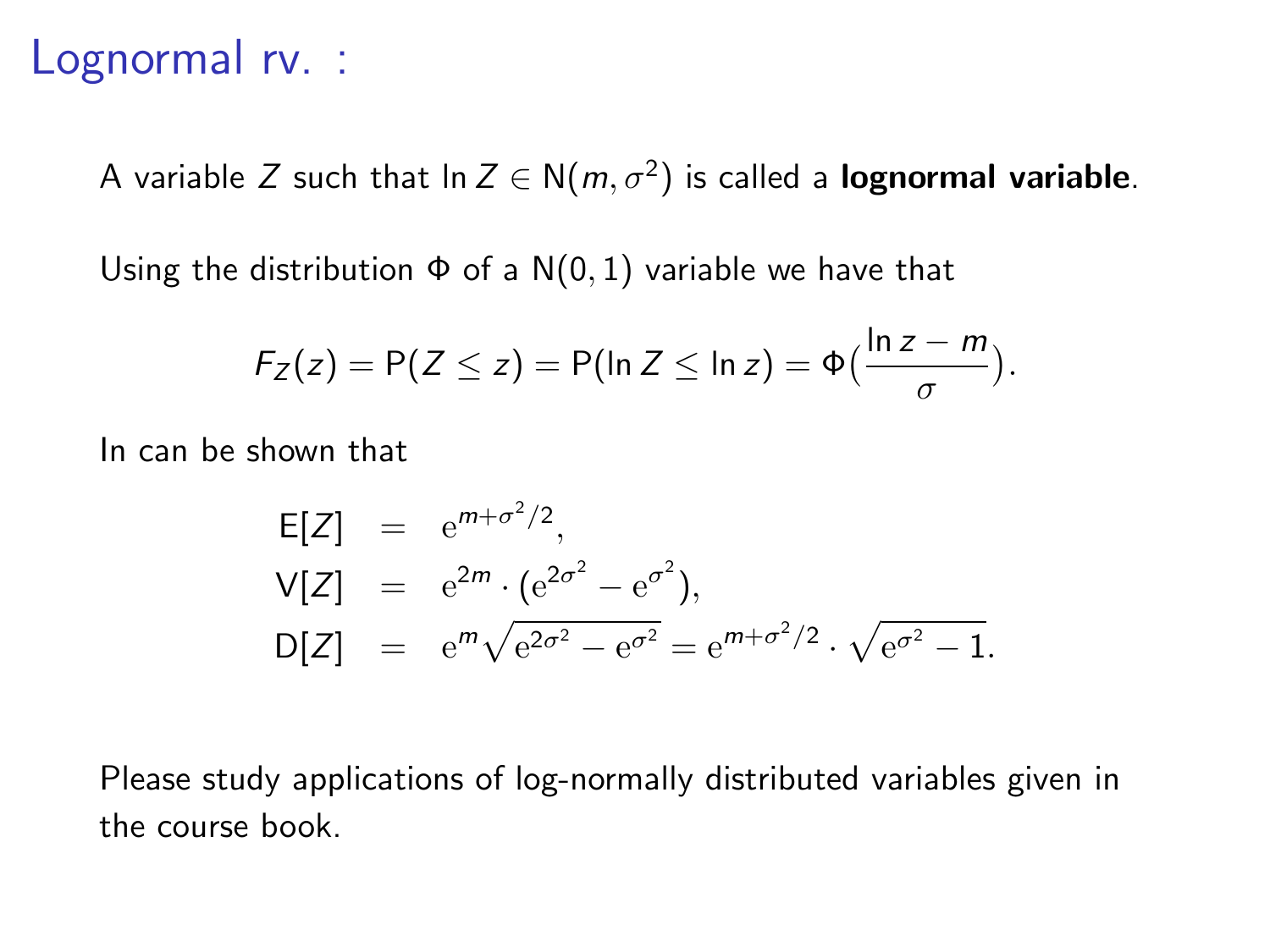## Safety Indexes:

A safety index is used in risk analysis as a measure of safety which is high when the probability of failure  $P_{\mathrm{f}}$  is low. This measure is a more crude tool than the probability, and is used when the uncertainty in  $P_{\rm f}$  is too large or when there is not sufficient information to compute  $P_{\mathrm{f}}$ .

Consider the simplest case  $Z = R - S$  and suppose that variables R and S are independent normally distributed, i.e.  $R \in N(m_R, \sigma_R^2)$ ,  $S \in N(m_5, \sigma_S^2)$ . Then also  $Z \in N(m_Z, \sigma_Z^2)$ , where  $m_Z = m_R - m_S$  and  $\sigma_Z = \sqrt{\sigma_R^2 + \sigma_S^2}$ , and thus

$$
P_{\rm f}=P(Z<0)=\Phi\big(\frac{0-m_Z}{\sigma_Z}\big)=\Phi(-\beta_{\rm C})=1-\Phi(\beta_{\rm C}),
$$

where  $\beta_c = m_z / \sigma_z$  is called *Cornell's safety index*.



Illustration of safety index. Here:  $\beta_c = 2$ . Failure probability  $P_f = 1 - \Phi(2) = 0.023$ (area of shaded region).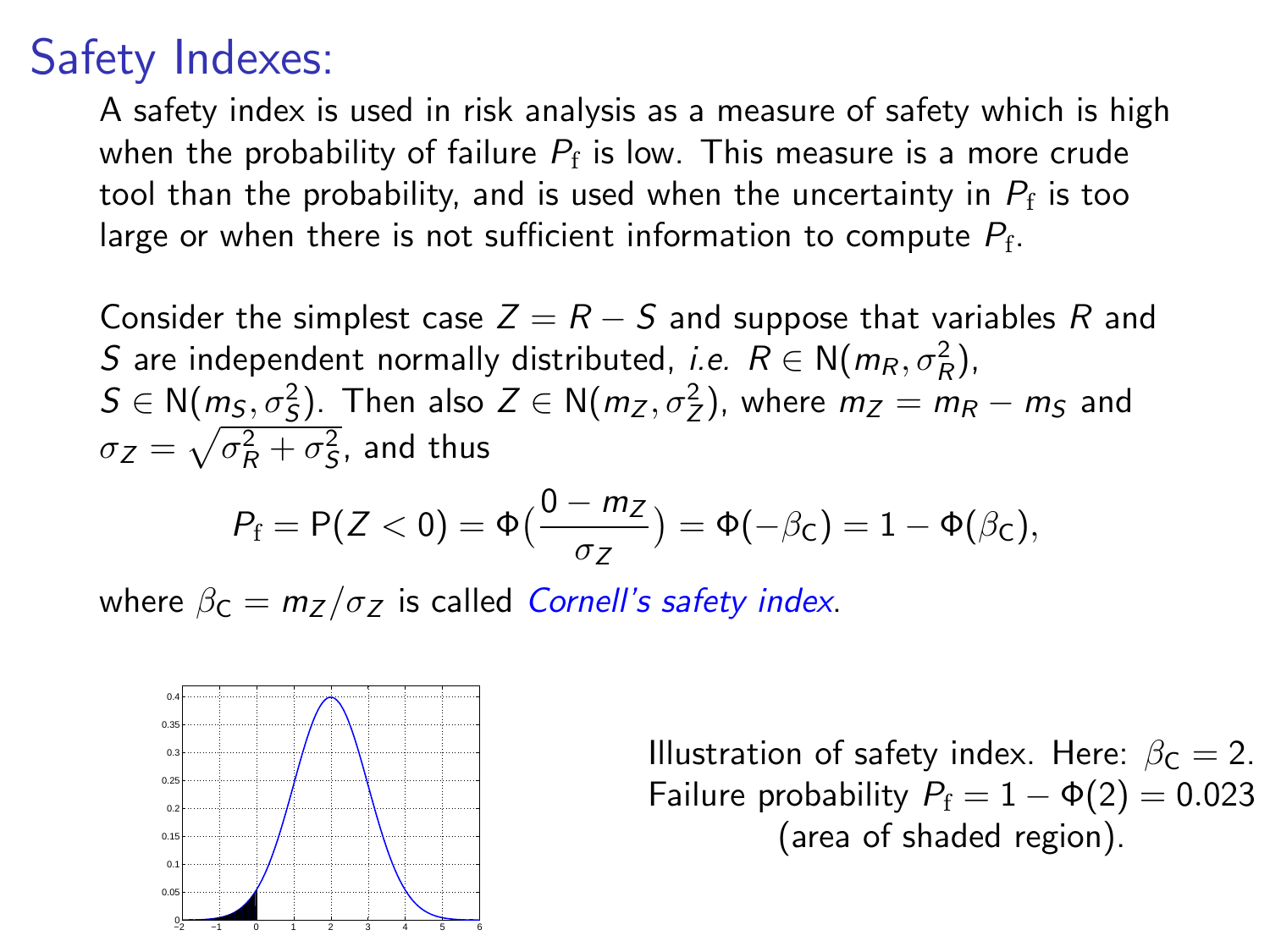## Cornell - index

The index  $\beta_C$  gives the failure probabilities when Z is approximately normally distributed. Note that for any distribution of Z the Cornell's safety index  $\beta_c = 4$  always means that the distance from the mean of Z to the unsafe region is 4 standard deviations. In quality control 6 standard deviations $^7$  are used lately, however in that case one is interested in fraction of components that do not meet specifications. In our case we do not consider mass production but long exposures times.

Even if in general  $P_f \neq 1 - \Phi(\beta_C)$  there exists, although very conservative, estimate

P("System fails") = P(Z < 0) 
$$
\leq \frac{1}{1 + \beta_C^2}
$$
.

The Cornells index has some deficiencies and hence an improved version, called Hasofer-Lind index, is commonly used in reliability analysis. Since quite advanced computer software is needed for computation of  $\beta_{HI}$  it will not be discussed in details.

 $7$ Six Sigma is a registered service mark and trademark of Motorola, Inc. Motorola has reported over US\$ 17 billion in savings from Six Sigma as of 2006.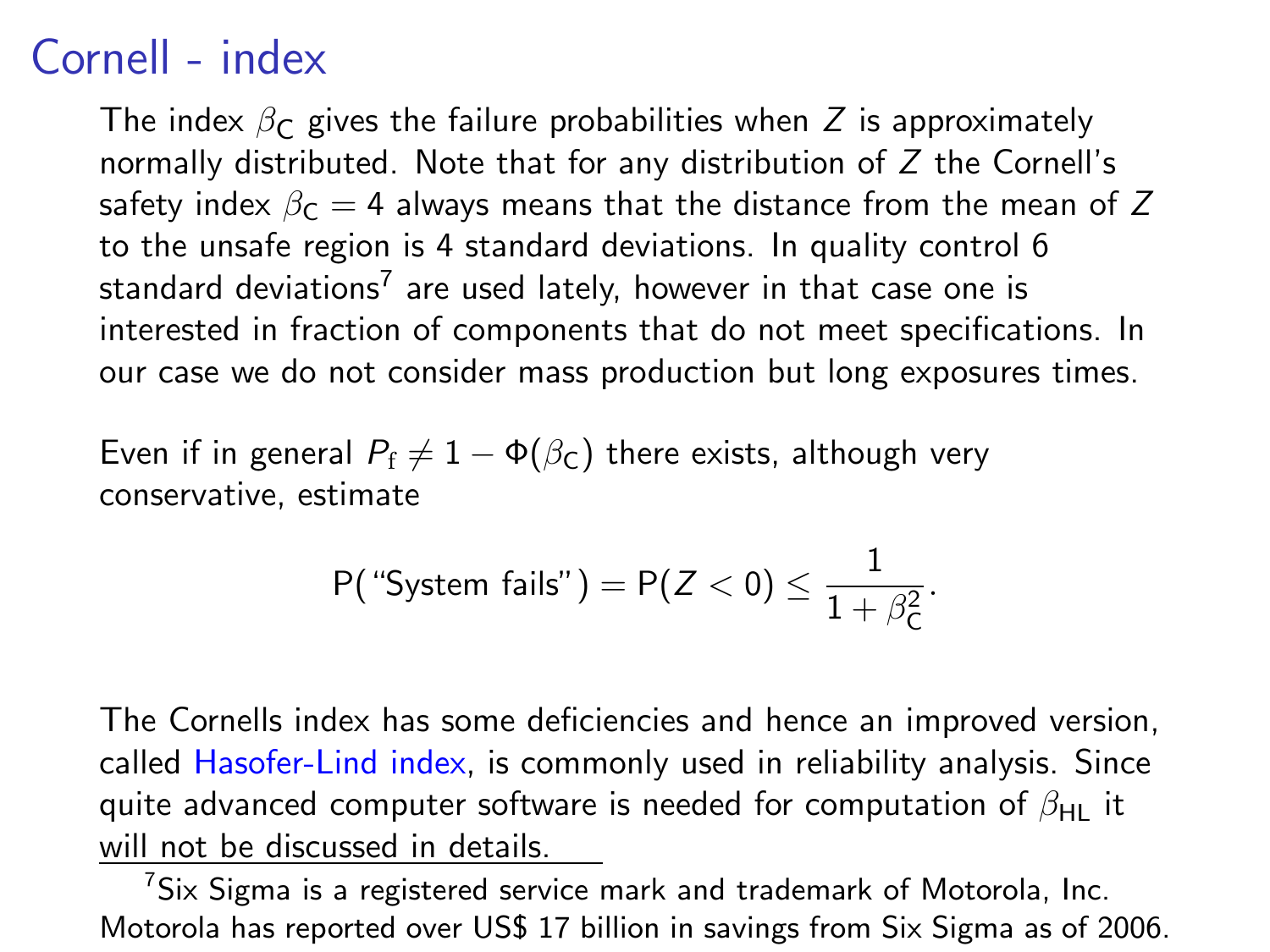#### Use of safety indexes in risk analysis

For  $\beta_{HL}$ , one has approximately that  $P_f \approx \Phi(-\beta_{HL})$ . Clearly, a higher value of the safety index implies lower risk for failure but also a more expensive structure. In order to propose the so-called **target safety** index one needs to consider both costs and consequences. Possible classes of consequences are:

Minor Consequences This means that risk to life, given a failure, is small to negligible and economic consequences are small or negligible (e.g. agricultural structures, silos, masts).

Moderate Consequences This means that risk to life, given a failure, is medium or economic consequences are considerable (e.g. office buildings, industrial buildings, apartment buildings).

Large Consequences This means that risk to life, given a failure, is high or that economic consequences are significant (e.g. main bridges, theatres, hospitals, high-rise buildings).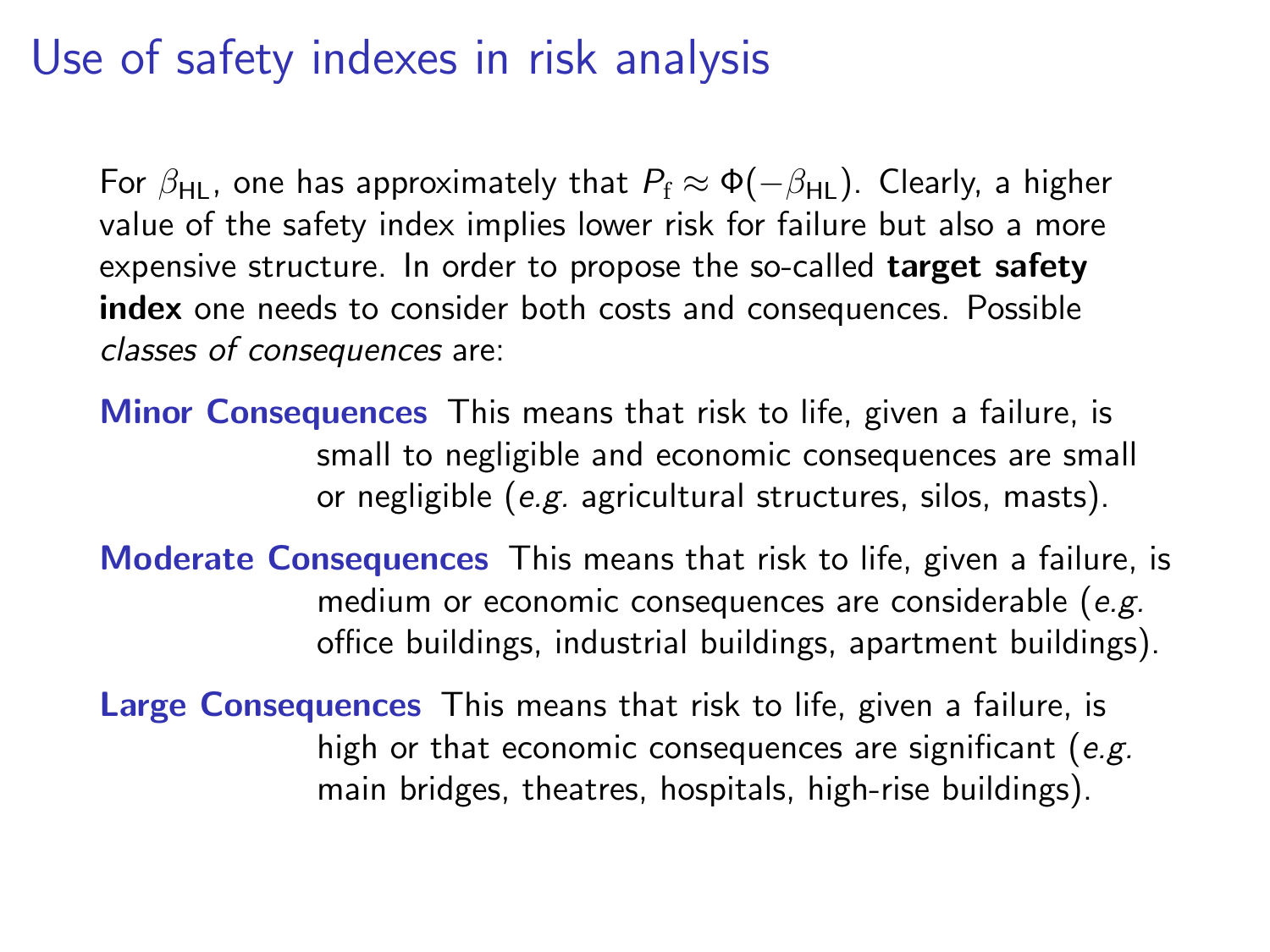Obviously, the cost of risk prevention etc. also has to be considered, when we are choosing target reliability indexes ("target" means that one wishes to design the structures so that the safety index for a particular failure mode will have the target value). Here the so-called "ultimate limit states" are considered, which means failure modes of the structure — in everyday-language: that one can not use it anymore.

It is important to remember that the values of  $\beta_{\rm HI}$  contain time information; it is a measure of safety for one year. Index  $\beta_{HL} = 3.7$ means that "nominal" return period for failure  $A$ , say, is  $10^4$  years. (Note that If you have 1000 independent streams of A then return period is only 10 years.)

| Relative cost of | Minor consequences    | Moderate consequences | Large consequences    |
|------------------|-----------------------|-----------------------|-----------------------|
| safety measure   | of failure            | of failure            | of failure            |
| Large            | $\beta_{\rm HL}=3.1$  | $\beta_{\rm HI.}=3.3$ | $\beta_{\rm HI.}=3.7$ |
| Normal           | $\beta_{\rm HL}=3.7$  | $\beta_{\rm HI.}=4.2$ | $\beta_{\rm HL}=4.4$  |
| Small            | $\beta_{\rm HI.}=4.2$ | $\beta_{\rm HI.}=4.4$ | $\beta_{\rm HI.}=4.7$ |

Table 1: Safety index and consequences.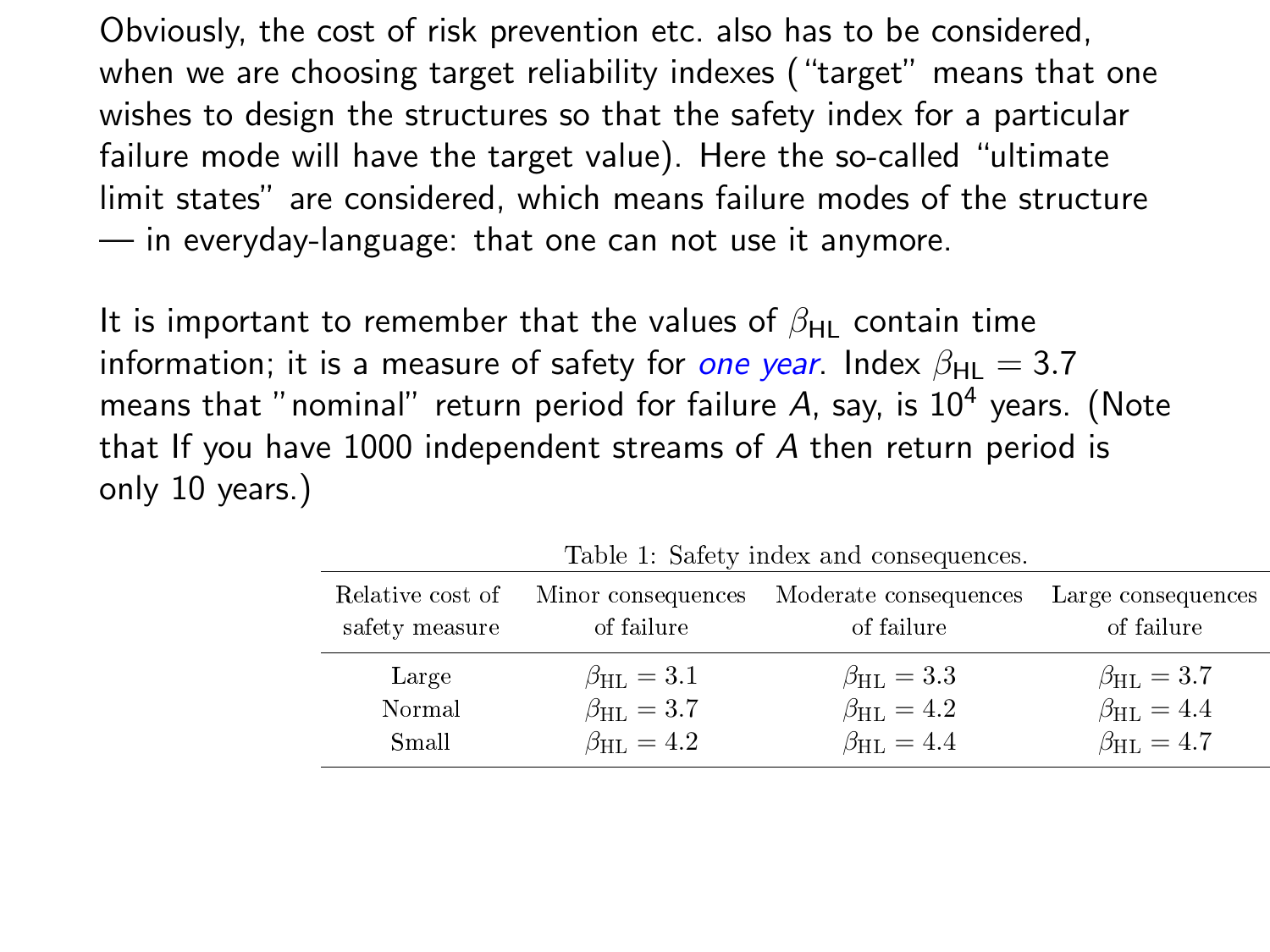## Computation of Cornell's index

- Although Cornell's index  $\beta_C$  has some deficiencies it is still an important measure of safety.
- Recall the setup:  $R_i$  are strength-,  $S_i$  the load-variables and  $h(\cdot)$ -function of strengthes and loads being negative when failure occurs. Let

$$
Z = h(R_1,\ldots,R_k,S_1,\ldots,S_n),
$$

and assume that  $\mathsf{E}[Z]>0.$  Now  $\beta_{\mathsf{C}}=\mathsf{E}[Z]/\mathsf{V}[Z]^{1/2}.$ 

Assume that only expected values and variances of the variables  $R_i$ and  $S_i$  are known. (We also assume that all strength and load variables are independent.) In order to compute  $\beta_c$  we need to find

$$
E[h(R_1,\ldots,R_k,S_1,\ldots,S_n)], \qquad V[h(R_1,\ldots,R_k,S_1,\ldots,S_n)].
$$

which often can only be done by means of some approximations. The main tools are the so-called Gauss' formulae.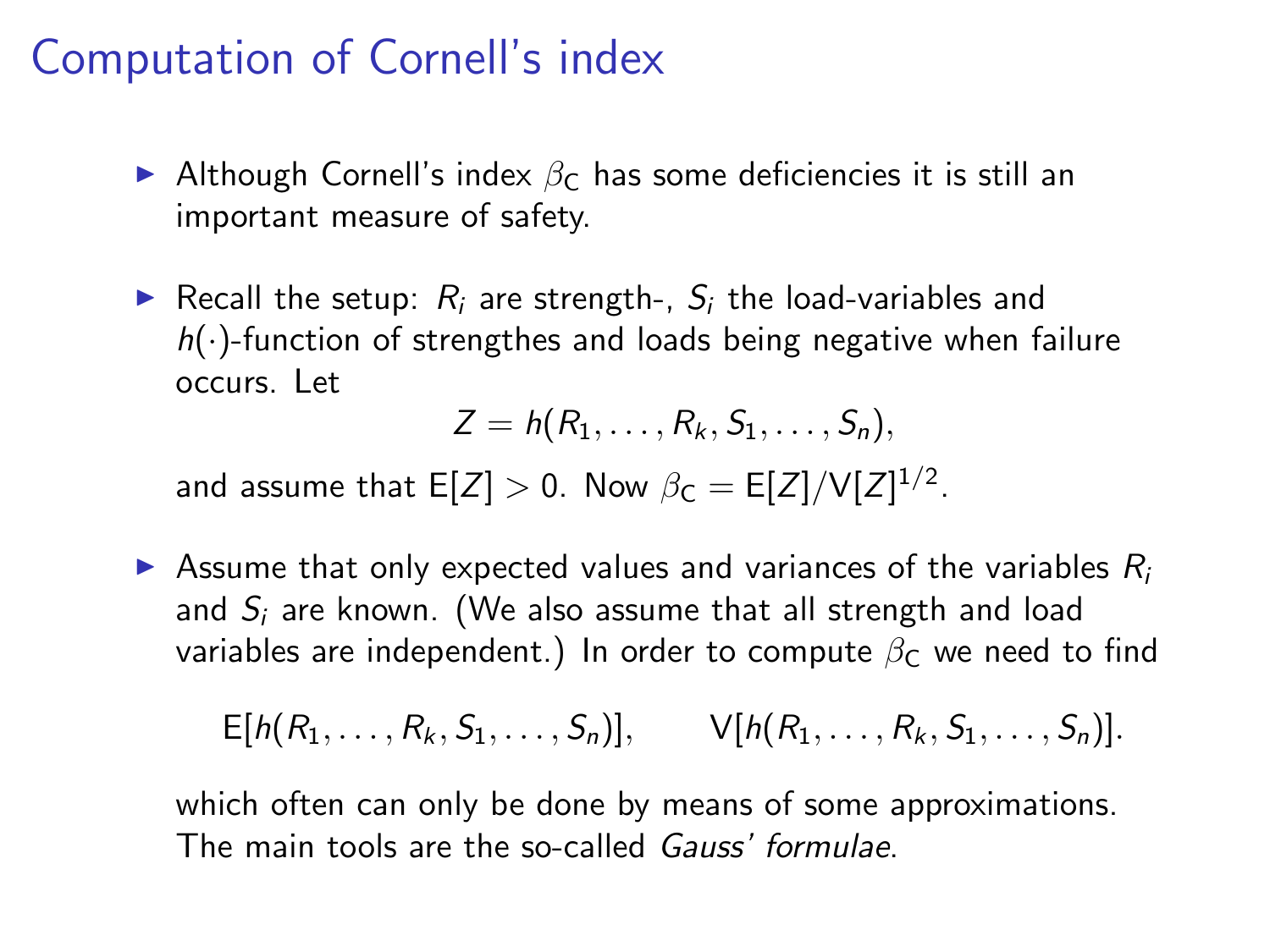## Gauss' Approximations.

Let  $X$  be a random variable with  $\mathsf{E}[X] = m$  and  $\mathsf{V}[X] = \sigma^2$  then

 $E[h(X)] \approx h(m)$  and  $V[h(X)] \approx (h'(m))^2 \sigma^2$ .<sup>8</sup>

Let X and Y be independent random variables with expectations  $m_X, m_Y$ , respectively. For a smooth function  $h$  the following approximations

$$
E[h(X, Y)] \approx h(m_X, m_Y),
$$
  
\n
$$
V[h(X, Y)] \approx [h_1(m_X, m_Y)]^2 V[X] + [h_2(m_X, m_Y)]^2 V[Y],
$$

where

✫

 $\sqrt{\phantom{a}}$ 

 $\overline{\phantom{a}}$ 

✬

$$
h_1(x,y)=\frac{\partial}{\partial x}h(x,y), \qquad h_2(x,y)=\frac{\partial}{\partial y}h(x,y).
$$

<sup>8</sup>Use Taylor's formula to approximate h around  $x_0$  by a polynomial function  $h(x) \approx h(x_0) + h'(x_0)(x - x_0)$ . Choose "typical value"  $x_0 = E[X] = m$ .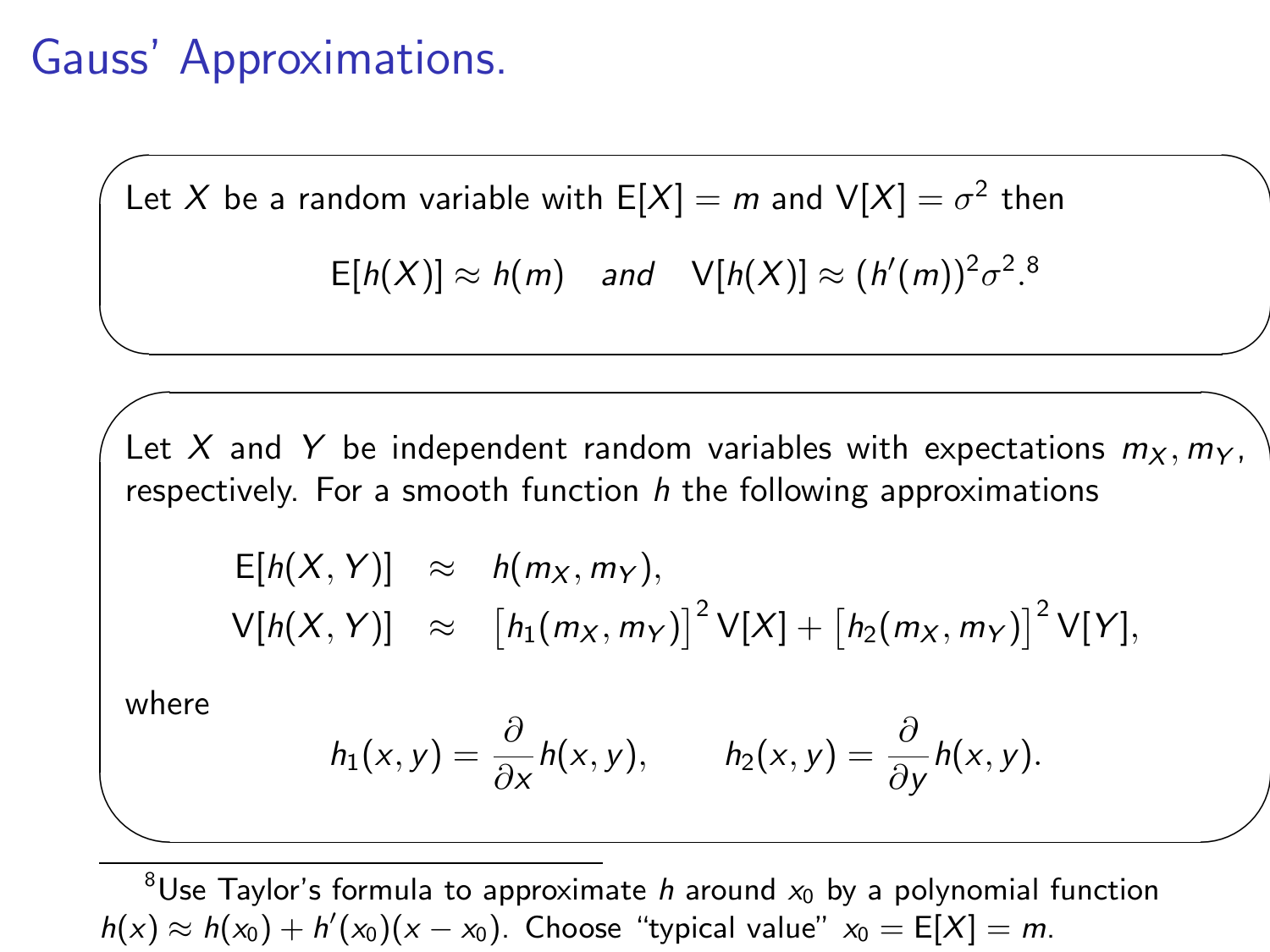If  $X$  and  $Y$  are correlated then

$$
E[h(X, Y)] \approx h(m_X, m_Y),
$$
  
\n
$$
V[h(X, Y)] \approx [h_1(m_X, m_Y)]^2 V[X] + [h_2(m_X, m_Y)]^2 V[Y]
$$
  
\n
$$
+2h_1(m_X, m_Y) h_2(m_X, m_Y) Cov[X, Y].
$$

Extension to higher dimension then 2 is straightforward.

For independent strength and load variables Cornell's index can be approximately computed by the following formula

$$
\beta_{\mathsf{C}} \approx \frac{h(m_{R_1}, \ldots, m_{R_k}, m_{S_1}, \ldots, m_{S_n})}{\left[\sum_{i=1}^{k+n} \left[h_i(m_{R_1}, \ldots, m_{R_k}, m_{S_1}, \ldots, m_{S_n})\right]^2 \sigma_i^2\right]^{1/2}},
$$

where  $\sigma_i^2$  is the variance of the *i*th variable in the vector of loads and strengths  $(R_1, \ldots, R_k, S_1, \ldots, S_n)$ , while  $h_i$  denote the partial derivatives of the function h.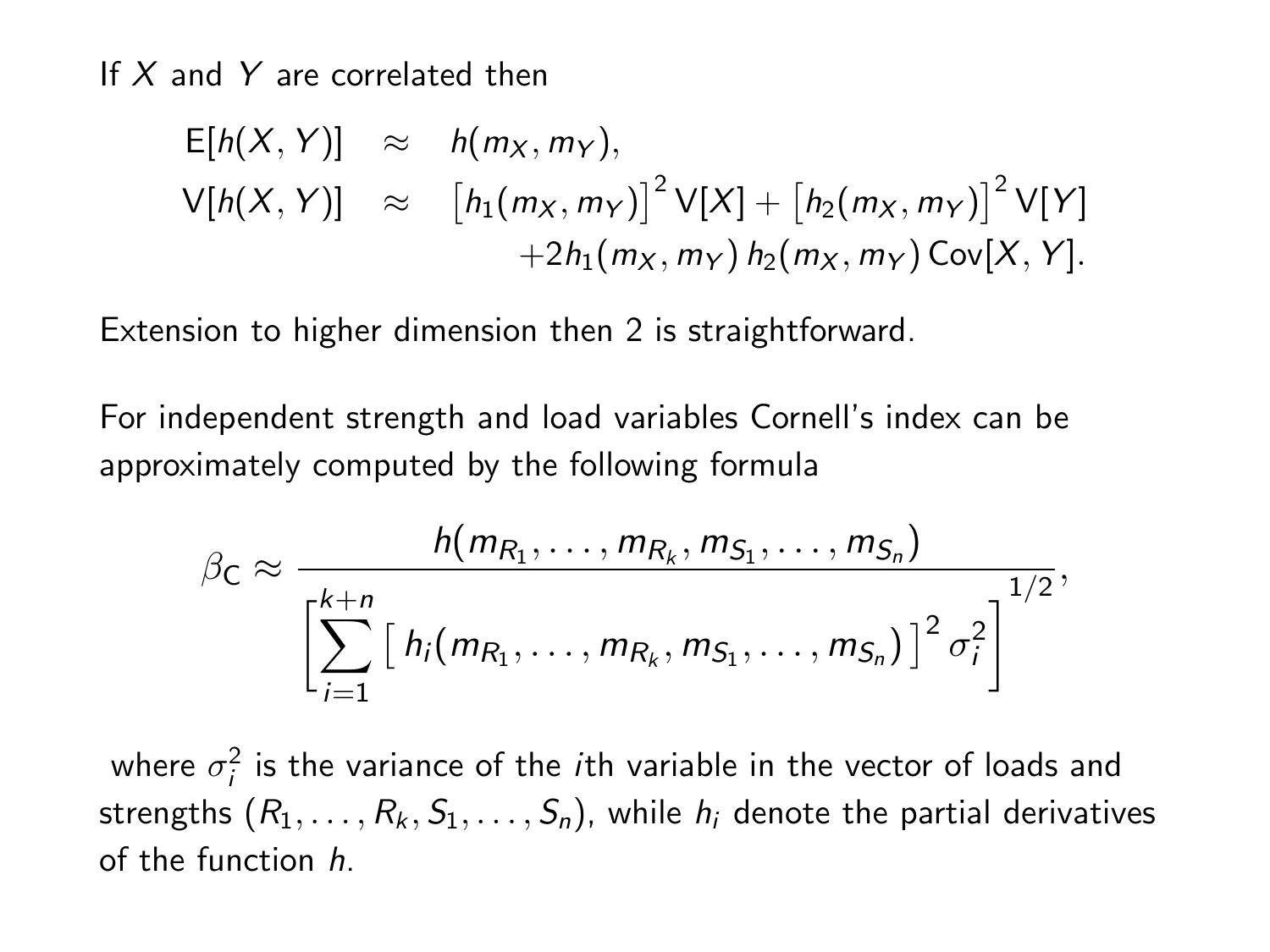#### Example - displacement of a beam

Suppose that for a beam in a structure the vertical displacement  $U$  must be smaller than 1.5 mm. A formula from mechanics says that the vertical displacement of the midpoints is

$$
U=\frac{PL^3}{48EI}.
$$

Estimate a safety index, i.e. compute  $\beta_{\mathsf{C}} = {\mathsf{E}}[Z]/\mathsf{V}[Z]^{1/2}$ , where  $Z = 1.5 \cdot 10^{-3} - U$ . Obviously

$$
E[Z] = 1.5 \cdot 10^{-3} - E[U], \qquad V[Z] = V[U].^9
$$

<sup>9</sup>The data you find is; beam length  $L = 3$  m; P is a random force applied at the midpoint  $E[P] = 25 000$  N and  $D[P] = 5 000$  N; the modulus of elasticity E of a randomly chosen beam has  $E[E] = 2 \cdot 10^{11}$  Pa and  $D[E] = 3 \cdot 10^{10}$  Pa; all beams share the same second moment of (cross-section) area  $I = 1 \cdot 10^{-4}$  $m^4$ . It seems reasonable to assume that  $P$  and  $E$  are uncorrelated.